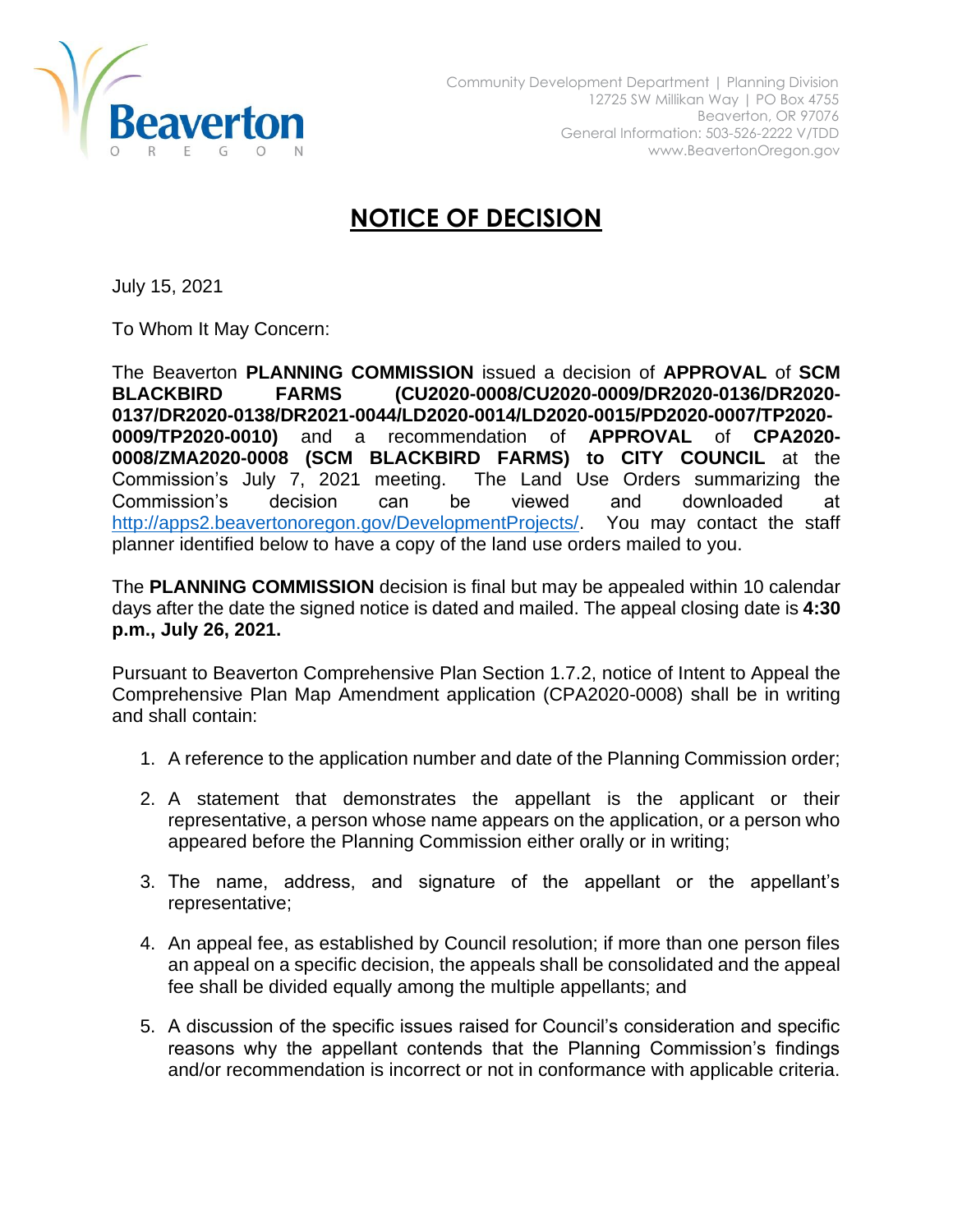Pursuant to Beaverton Development Code Section 50.70, an application to appeal any or all of the following: CU2020-0008/CU2020-0009/DR2020-0136/DR2020-0137/DR2020- 0138/DR2021-0044/LD2020-0014/LD2020-0015/PD2020-0007/TP2020-0009/TP2020- 0010/ZMA2020-0008 shall contain the following minimum information:

- 1. The case file number designated by the City.
- 2. The name and signature of each appellant.
- 3. Reference to the oral or written evidence provided to the decision-making authority by the appellant that is contrary to the decision.
- 4. If multiple people sign and file a single appeal, the appeal shall include verifiable evidence that each appellant provided written testimony to the decision-making authority and that the decision being appealed was contrary to such testimony. The appeal shall designate one person as the contact representative for all preappeal hearing contact with the City. All contact with the City regarding the appeal, including notice, shall be through this contact representative.
- 5. The specific approval criteria, condition, or both being appealed, the reasons why the finding, condition, or both is in error as a matter of fact, law or both, and the evidence relied on to allege the error.
- 6. The appeal fee, as established by resolution of the City Council.

The appellate decision-making authority on appeal of Type 3 decisions shall be the City Council. The appeal hearing shall be *de novo*, which means new evidence and argument can be introduced in writing, orally, or both.

The hearing of the appeal of the Comprehensive Plan Map Amendment application shall be conducted in the manner specified in Beaverton Comprehensive Plan Section 1.7.5.

The hearing of the appeal of the any or all of the following applications: CU2020- 0008/CU2020-0009/DR2020-0136/DR2020-0137/DR2020-0138/DR2021-0044/LD2020- 0014/LD2020-0015/PD2020-0007/TP2020-0009/TP2020-0010/ZMA2020-0008 shall be conducted in the manner specified in Beaverton Development Code Section 50.85 through 50.88 except as otherwise required by statute. Please note that failure to comply with the requirements of Beaverton Development Code Sections 50.70.1 and 50.70.2 is jurisdictional and deprives the appellant of an opportunity for the appellate decisionmaking authority to hear an appeal.

The current appeal fee due at time of filing is for an appeal of a Type 1 or 2 decision is \$250 (plus 3.5% Technology Fee). The current appeal fee for a Type 3 or 4 decision is \$2,134 (plus 3.5% Technology Fee). The fee amount depends upon the action being appealed and the number of appeals being filed. Each application being appealed must provide a separate form and fee. One appeal form and fee may only appeal a single specific application (i.e. Design Review Three or Parking Determination). Each appeal application is subject to its corresponding fee.